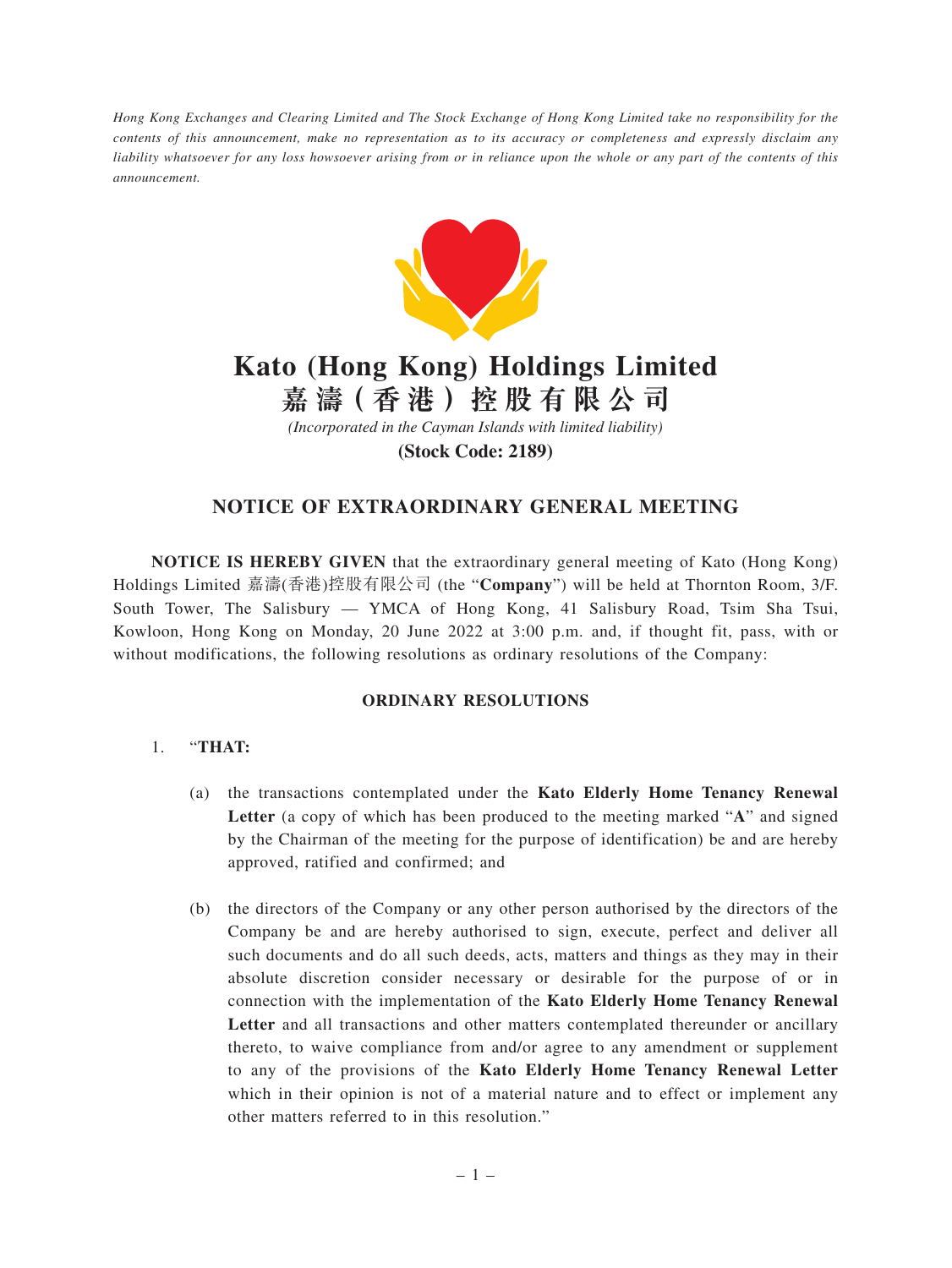- (a) the transactions contemplated under the **Kato Home for the Aged Tenancy Renewal Letter** (a copy of which has been produced to the meeting marked "**B**" and signed by the Chairman of the meeting for the purpose of identification) be and are hereby approved, ratified and confirmed; and
- (b) the directors of the Company or any other person authorised by the directors of the Company be and are hereby authorised to sign, execute, perfect and deliver all such documents and do all such deeds, acts, matters and things as they may in their absolute discretion consider necessary or desirable for the purpose of or in connection with the implementation of the **Kato Home for the Aged Tenancy Renewal Letter** and all transactions and other matters contemplated thereunder or ancillary thereto, to waive compliance from and/or agree to any amendment or supplement to any of the provisions of the **Kato Home for the Aged Tenancy Renewal Letter** which in their opinion is not of a material nature and to effect or implement any other matters referred to in this resolution."

- (a) the transactions contemplated under the **Fai To Home (On Lai) Tenancy Renewal Letter** (a copy of which has been produced to the meeting marked "**C**" and signed by the Chairman of the meeting for the purpose of identification) be and are hereby approved, ratified and confirmed; and
- (b) the directors of the Company or any other person authorised by the directors of the Company be and are hereby authorised to sign, execute, perfect and deliver all such documents and do all such deeds, acts, matters and things as they may in their absolute discretion consider necessary or desirable for the purpose of or in connection with the implementation of the **Fai To Home (On Lai) Tenancy Renewal Letter** and all transactions and other matters contemplated thereunder or ancillary thereto, to waive compliance from and/or agree to any amendment or supplement to any of the provisions of the **Fai To Home (On Lai) Tenancy Renewal Letter** which in their opinion is not of a material nature and to effect or implement any other matters referred to in this resolution."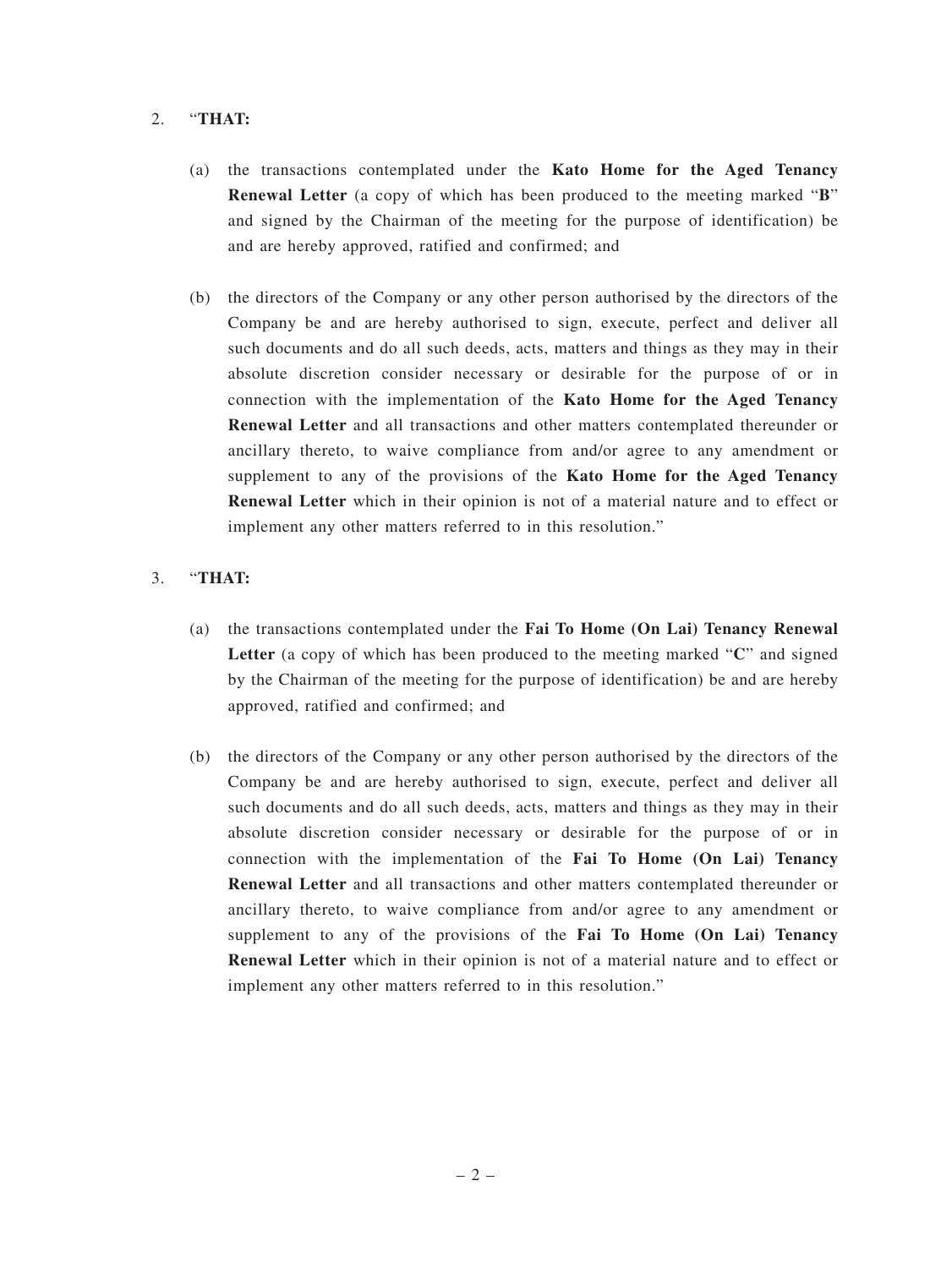- (a) the transactions contemplated under the **Fai To Home (Tuen Mun) Tenancy Renewal Letter** (a copy of which has been produced to the meeting marked "**D**" and signed by the Chairman of the meeting for the purpose of identification) be and are hereby approved, ratified and confirmed; and
- (b) the directors of the Company or any other person authorised by the directors of the Company be and are hereby authorised to sign, execute, perfect and deliver all such documents and do all such deeds, acts, matters and things as they may in their absolute discretion consider necessary or desirable for the purpose of or in connection with the implementation of the **Fai To Home (Tuen Mun) Tenancy Renewal Letter** and all transactions and other matters contemplated thereunder or ancillary thereto, to waive compliance from and/or agree to any amendment or supplement to any of the provisions of the **Fai To Home (Tuen Mun) Tenancy Renewal Letter** which in their opinion is not of a material nature and to effect or implement any other matters referred to in this resolution."

- (a) the transactions contemplated under the **Tsuen Wan Centre Tenancy Renewal Letter** (a copy of which has been produced to the meeting marked "**E**" and signed by the Chairman of the meeting for the purpose of identification) be and are hereby approved, ratified and confirmed; and
- (b) the directors of the Company or any other person authorised by the directors of the Company be and are hereby authorised to sign, execute, perfect and deliver all such documents and do all such deeds, acts, matters and things as they may in their absolute discretion consider necessary or desirable for the purpose of or in connection with the implementation of the **Tsuen Wan Centre Tenancy Renewal Letter** and all transactions and other matters contemplated thereunder or ancillary thereto, to waive compliance from and/or agree to any amendment or supplement to any of the provisions of the **Tsuen Wan Centre Tenancy Renewal Letter** which in their opinion is not of a material nature and to effect or implement any other matters referred to in this resolution."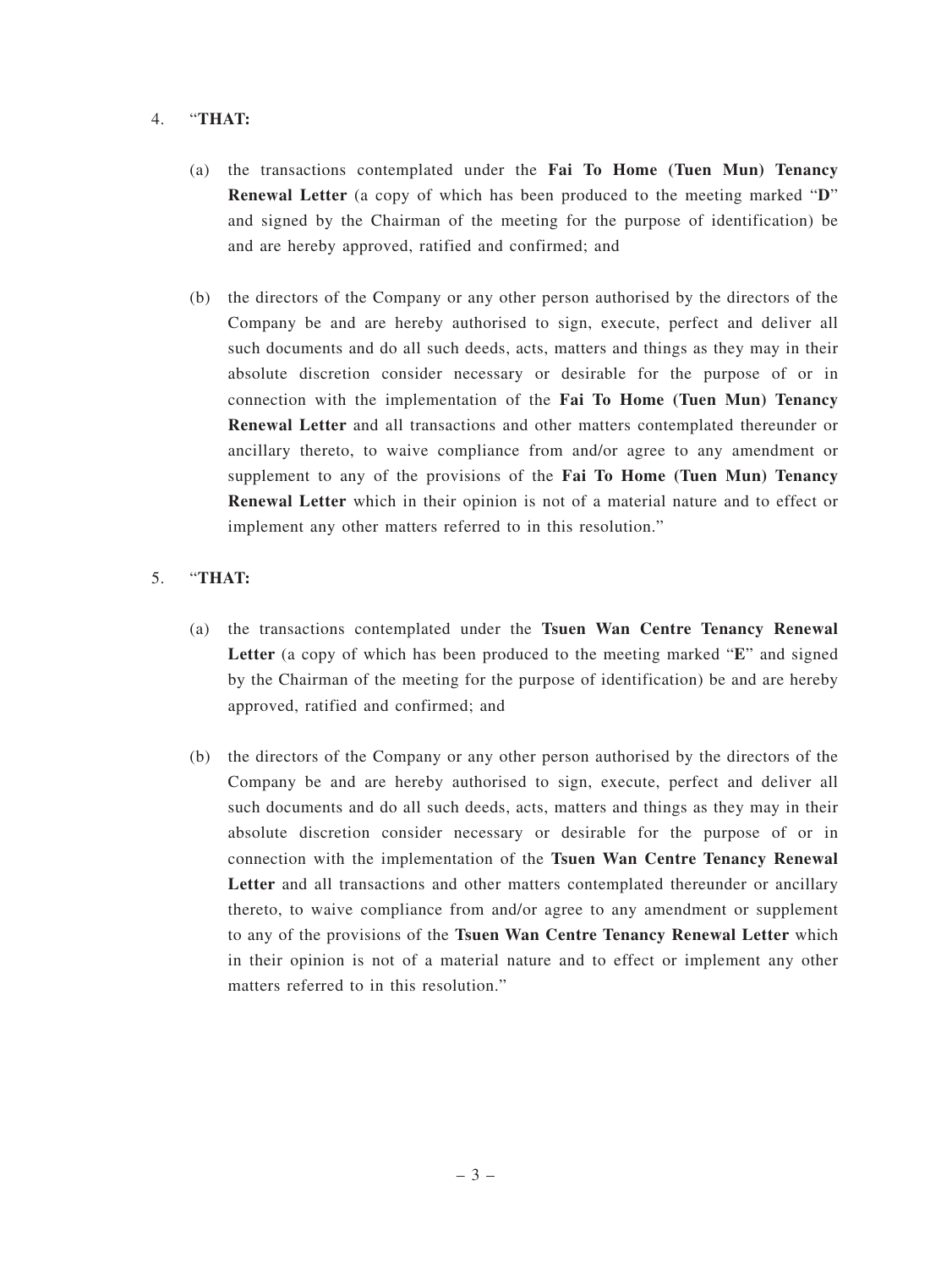- (a) the transactions contemplated under the **Happy Luck Home Tenancy Renewal Letter** (a copy of which has been produced to the meeting marked "**F**" and signed by the Chairman of the meeting for the purpose of identification) be and are hereby approved, ratified and confirmed; and
- (b) the directors of the Company or any other person authorised by the directors of the Company be and are hereby authorised to sign, execute, perfect and deliver all such documents and do all such deeds, acts, matters and things as they may in their absolute discretion consider necessary or desirable for the purpose of or in connection with the implementation of the **Happy Luck Home Tenancy Renewal Letter** and all transactions and other matters contemplated thereunder or ancillary thereto, to waive compliance from and/or agree to any amendment or supplement to any of the provisions of the **Happy Luck Home Tenancy Renewal Letter** which in their opinion is not of a material nature and to effect or implement any other matters referred to in this resolution."

- (a) the transactions contemplated under the **Tsuen Wan Staff Quarters Tenancy Renewal Letter** (a copy of which has been produced to the meeting marked "**G**" and signed by the Chairman of the meeting for the purpose of identification) be and are hereby approved, ratified and confirmed; and
- (b) the directors of the Company or any other person authorised by the directors of the Company be and are hereby authorised to sign, execute, perfect and deliver all such documents and do all such deeds, acts, matters and things as they may in their absolute discretion consider necessary or desirable for the purpose of or in connection with the implementation of the **Tsuen Wan Staff Quarters Tenancy Renewal Letter** and all transactions and other matters contemplated thereunder or ancillary thereto, to waive compliance from and/or agree to any amendment or supplement to any of the provisions of the **Tsuen Wan Staff Quarters Tenancy Renewal Letter** which in their opinion is not of a material nature and to effect or implement any other matters referred to in this resolution."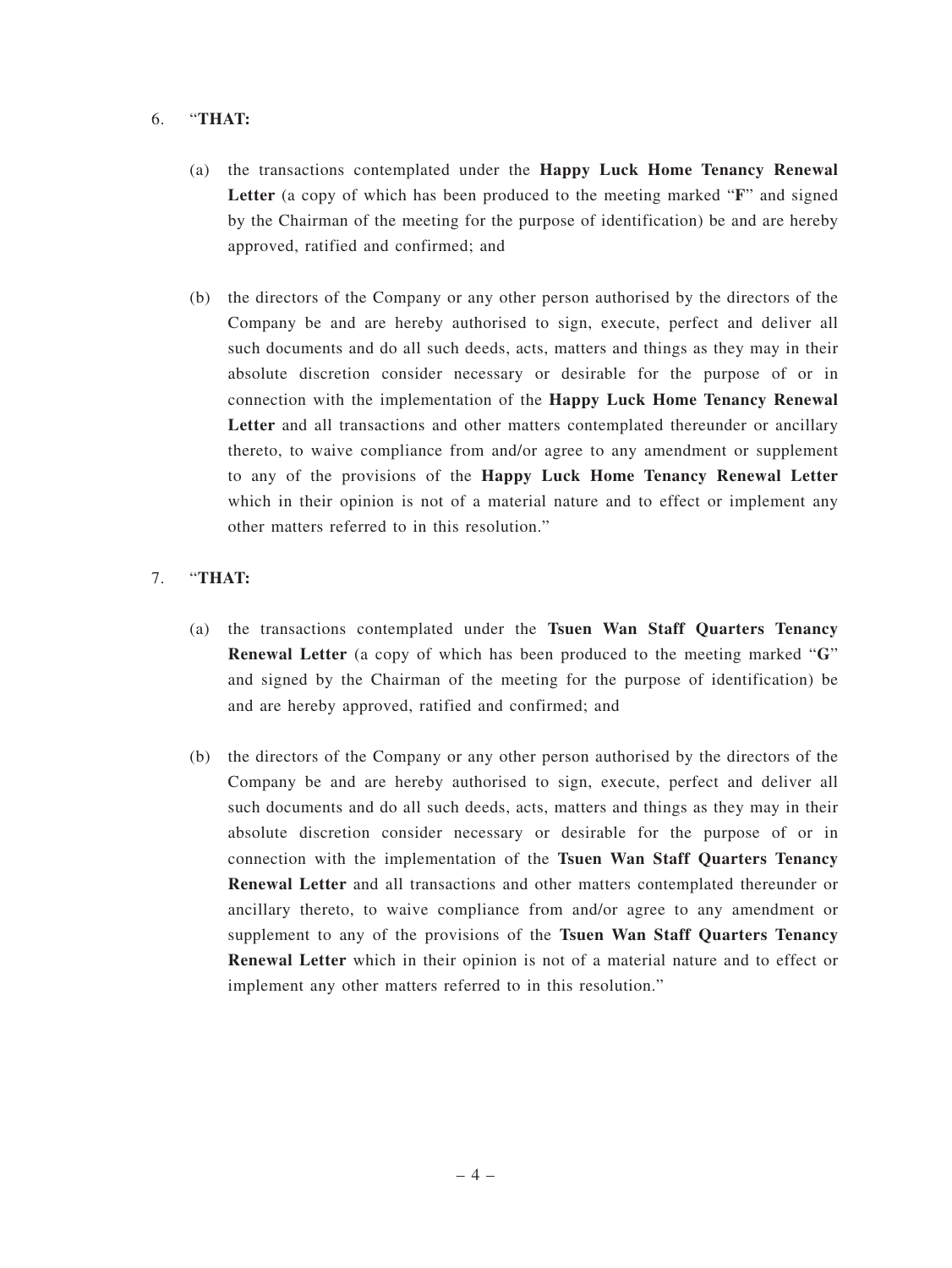- (a) the transactions contemplated under the **Kato Staff Quarters Tenancy Renewal Letter** (a copy of which has been produced to the meeting marked "**H**" and signed by the Chairman of the meeting for the purpose of identification) be and are hereby approved, ratified and confirmed; and
- (b) the directors of the Company or any other person authorised by the directors of the Company be and are hereby authorised to sign, execute, perfect and deliver all such documents and do all such deeds, acts, matters and things as they may in their absolute discretion consider necessary or desirable for the purpose of or in connection with the implementation of the **Kato Staff Quarters Tenancy Renewal Letter** and all transactions and other matters contemplated thereunder or ancillary thereto, to waive compliance from and/or agree to any amendment or supplement to any of the provisions of the **Kato Staff Quarters Tenancy Renewal Letter** which in their opinion is not of a material nature and to effect or implement any other matters referred to in this resolution."

- (a) the transactions contemplated under the **Staff Quarters Tenancy Renewal Letter** (a copy of which has been produced to the meeting marked "**I**" and signed by the Chairman of the meeting for the purpose of identification) be and are hereby approved, ratified and confirmed; and
- (b) the directors of the Company or any other person authorised by the directors of the Company be and are hereby authorised to sign, execute, perfect and deliver all such documents and do all such deeds, acts, matters and things as they may in their absolute discretion consider necessary or desirable for the purpose of or in connection with the implementation of the **Staff Quarters Tenancy Renewal Letter** and all transactions and other matters contemplated thereunder or ancillary thereto, to waive compliance from and/or agree to any amendment or supplement to any of the provisions of the **Staff Quarters Tenancy Renewal Letter** which in their opinion is not of a material nature and to effect or implement any other matters referred to in this resolution."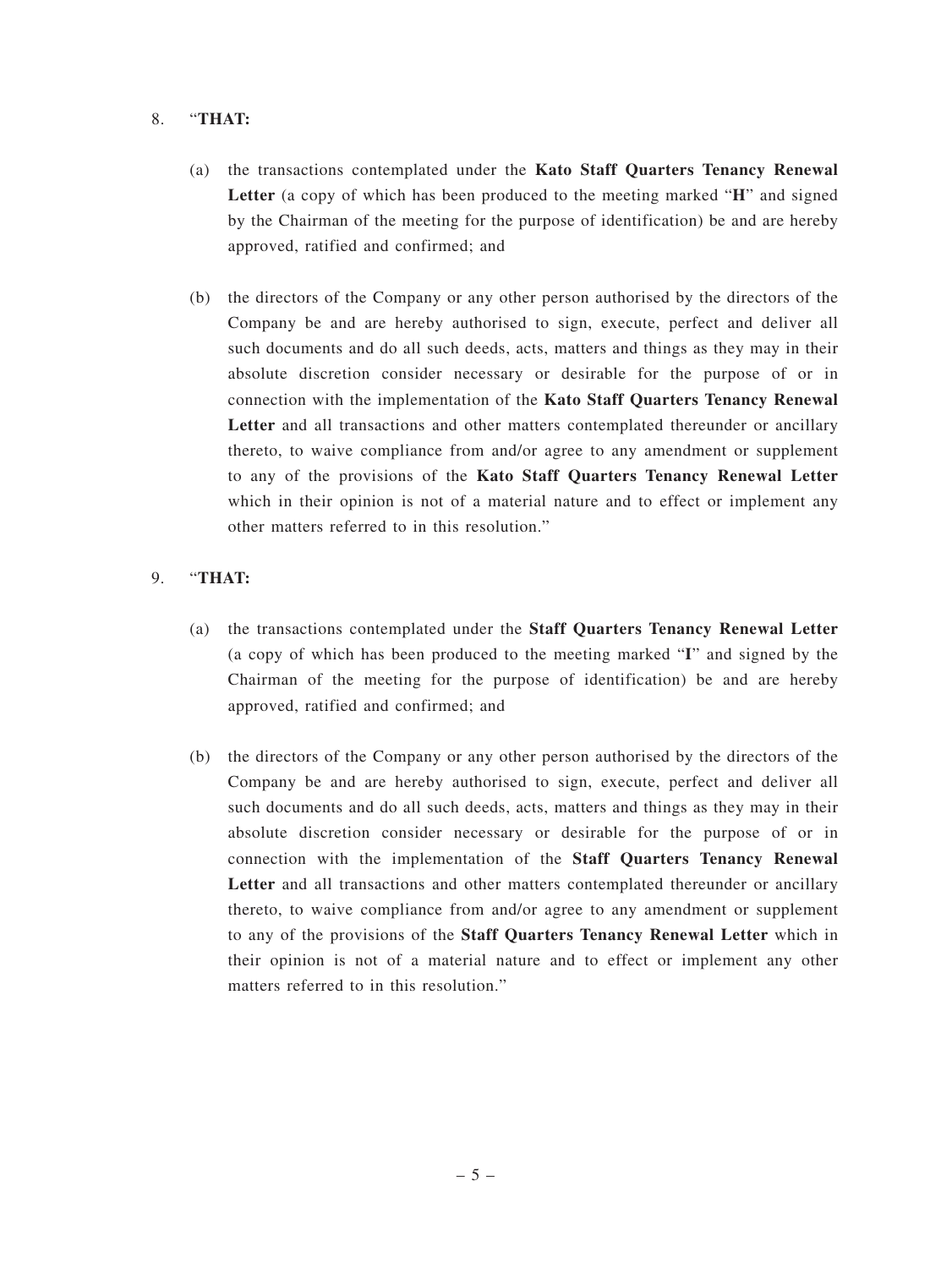- (a) the transactions contemplated under the **Fai To Sino West Staff Quarters Tenancy Renewal Letter** (a copy of which has been produced to the meeting marked "**J**" and signed by the Chairman of the meeting for the purpose of identification) be and are hereby approved, ratified and confirmed; and
- (b) the directors of the Company or any other person authorised by the directors of the Company be and are hereby authorised to sign, execute, perfect and deliver all such documents and do all such deeds, acts, matters and things as they may in their absolute discretion consider necessary or desirable for the purpose of or in connection with the implementation of the **Fai To Sino West Staff Quarters Tenancy Renewal Letter** and all transactions and other matters contemplated thereunder or ancillary thereto, to waive compliance from and/or agree to any amendment or supplement to any of the provisions of the **Fai To Sino West Staff Quarters Tenancy Renewal Letter** which in their opinion is not of a material nature and to effect or implement any other matters referred to in this resolution."

Yours faithfully, By order of the Board **Kato (Hong Kong) Holdings Limited Ngai Shi Shing, Godfrey** *Chairman and Executive Director*

Hong Kong, 2 June 2022

*Registered office:* Cricket Square Hutchins Drive PO Box 2681 Grand Cayman KY1-1111 Cayman Islands

*Head office and principal place of business in Hong Kong:* 1st Floor, Tung Wai Court No. 3 Tsing Ling Path Tuen Mun New Territories Hong Kong

#### *Notes:*

- 1. Shareholders are reminded to refer to section ''Precautionary Measures or the EGM'' on page ii of the circular dated 2 June 2022 issued by the Company for details.
- 2. In order to be valid, a form of proxy together with the power of attorney or other authority, if any, under which it is signed or a notarially certified copy of such power or authority, must be deposited at the Company's branch share registrar in Hong Kong, Union Registrars Limited, at Suites 3301-04, 33/F., Two Chinachem Exchange Square, 338 King's Road, North Point, Hong Kong as soon as possible but in any event not less than 48 hours before the time